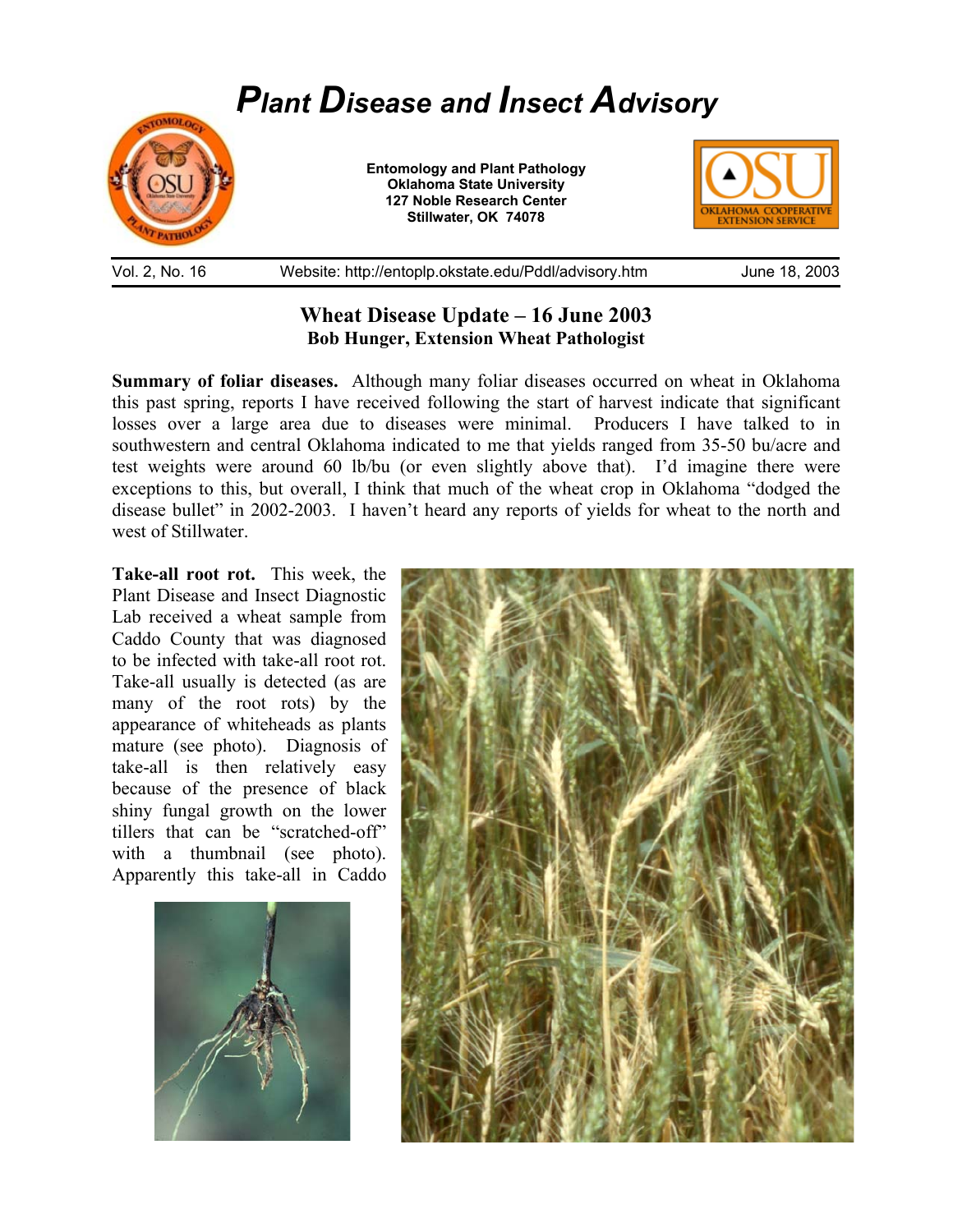County did not cause significant losses, and was detected as areas in the field where the heads became particularly "sooty" or darkened. The fungus that causes take-all survives on the wheat root and crown tissue, so rotation out of wheat, deep tillage and late planting all can be used to help control this disease. Also, if a field is limed to increase the pH, limit the lime to not raise the pH above 5.5-6.0 because a high (alkaline) pH favors take-all incidence and severity.

**Common bunt/stinking smut.** Similar to the last few years, there have been several reports of common bunt (also called stinking smut) in harvested grain. Common bunt is characterized by the presence of a "fishy" or "musty" smell. In severe cases the grain may appear "dusty" due to the presence of black bunt spores on the kernel surfaces. Additionally, bunted kernels often can be observed that are about the same size as a wheat kernel but black (or dark) in color. These bunted kernels can be easily crushed, which releases the bunt spores and the odor. The fungus that



**Bunted Normal** 

causes common bunt survives the summer in the soil and on the seed coat. These spores germinate in cool temperatures in the fall when wheat seed is germinating, infect the young seedlings, and then the fungus grows with the developing wheat plant through the year. As the plant matures, bunted kernels rather than healthy kernels are formed in the head.



If you have a field in which common bunt was found, be sure to plant seed that has been treated with a fungicide registered to control common bunt. These include Vitavax, Thiram, Baytan, Dividend, and Raxil (or various combinations of these). Be sure seed is completely and thoroughly covered to obtain control. Planting treated seed every year (or at least every other year) is a sound practice to follow to avoid the initiation and increase of common bunt. Such treatment of seed also will control loose smut, which is another seed disease that can be irritating especially if wheat is being grown for seed. Controlling common bunt and loose smut are particularly important because of the always-present threat of Karnal bunt, which is a bunt that has the same "fishy' or "musty" smell as common bunt. Hence, elimination of common